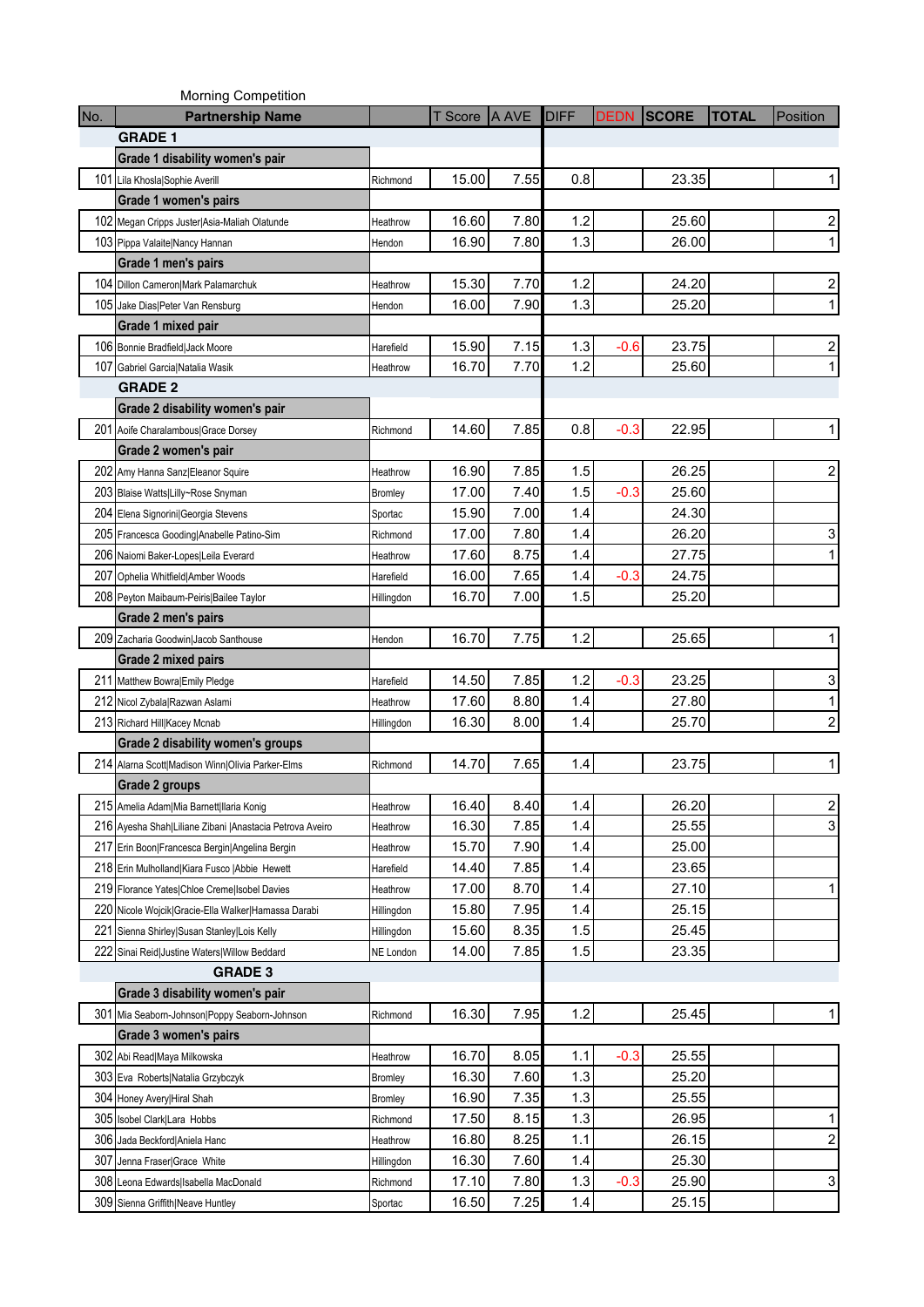|      | 310 Zofia Krzywdzik Scarlett Hathaway                         | Heathrow  | 17.10 | 7.55 | 1   |         | 25.65 |       |                         |
|------|---------------------------------------------------------------|-----------|-------|------|-----|---------|-------|-------|-------------------------|
|      | Grade 3 mens pair                                             |           |       |      |     |         |       |       |                         |
| 311  | Alex Bonato Madden Jasper Nemeth                              | Richmond  | 17.50 | 8.65 | 1.3 | $-0.3$  | 27.15 |       | 1                       |
|      | 312 Danik Cady Oscar Green                                    | Bromley   | 16.80 | 7.90 | 1.3 | $-0.3$  | 25.70 |       | $\overline{\mathbf{c}}$ |
|      | Grade 3 mixed pair                                            |           |       |      |     |         |       |       |                         |
|      | 313 Matilda Darling Nathaniel Joseph                          | Hendon    | 17.00 | 7.95 | 1.2 |         | 26.15 |       | $\overline{\mathbf{c}}$ |
|      | 314 Toby Cooper-Driver Imogen Wainman                         | Richmond  | 17.50 | 8.30 | 1.3 |         | 27.10 |       | 1                       |
|      | Grade 3 women's groups                                        |           |       |      |     |         |       |       |                         |
|      | 315 Abigail Brown Lara Gold Pranali Patel                     | Heathrow  | 17.20 | 8.40 | 1.3 |         | 26.90 |       | $\overline{\mathbf{c}}$ |
|      | 316 Betsy Brooke-Taylor Matilda Suett Elektra Voulgari Cleare | NE London | 14.30 | 7.80 | 0.9 |         | 23.00 |       |                         |
| 317  | Charlotte Dawson Sophie Lola Kimberley Anisa Arumugam         | Richmond  | 17.10 | 8.35 | 1.4 |         | 26.85 |       | 3                       |
|      | 318 Daphne Harrington Cavell Spencer Sophie Agmen-Smith       | Bromley   | 15.20 | 7.95 |     | $-0.3$  | 23.85 |       |                         |
|      | 319 Eva Rose O'Reilly Megan Cowling Isobel Edwards            | Heathrow  | 17.40 | 8.55 | 1.2 |         | 27.15 |       | 1                       |
| 320  | Gemma Bailey Sophie Moorcroft Madeleine Gordon                | Bromley   | 14.50 | 7.70 | 0.9 |         | 23.10 |       |                         |
| 321  | Lila Davies Natasha Payne Sophie Mead                         | Harefield | 14.40 | 7.60 | 0.9 |         | 22.90 |       |                         |
|      | <b>FIG</b>                                                    |           |       |      |     |         |       |       |                         |
|      | 11-16 WP                                                      |           |       |      |     |         |       |       |                         |
| 701b | Zoey Nok Amani Egbor                                          | Heathrow  | 16.20 | 8.30 | 0.5 | $-0.30$ | 24.70 | 51.15 |                         |
| 701d |                                                               | Heathrow  | 17.70 | 8.25 | 0.5 |         | 26.45 |       |                         |
|      | 11-16 MxP                                                     |           |       |      |     |         |       |       |                         |
| 702b | Harry Slater Bel Dillon                                       | Richmond  | 16.70 | 8.45 | 0.5 |         | 25.65 | 25.65 |                         |
| 702d |                                                               |           | 0.00  | 0.00 |     |         | 0.00  |       |                         |
|      | 11-16 WG                                                      |           |       |      |     |         |       |       |                         |
| 703b | Libby Shilstone Liberty Laurence Lexi Welch                   | Bromley   | 16.70 | 8.75 | 0.5 |         | 25.95 | 51.80 |                         |
| 703d |                                                               | Bromley   | 16.60 | 8.75 | 0.5 |         | 25.85 |       |                         |
| 704b | Molly Berry Trudie Roper Sumaiya Hines                        | Heathrow  | 18.20 | 9.35 | 0.5 |         | 28.05 | 55.05 | 1                       |
| 704d |                                                               | Heathrow  | 17.20 | 9.30 | 0.5 |         | 27.00 |       |                         |
| 705b | Ella Gibbs Sinead Murphy Nel Jolly Jones                      | Richmond  | 17.50 | 8.65 | 0.5 |         | 26.65 | 52.70 | $\overline{\mathbf{c}}$ |
| 705d |                                                               | Richmond  | 17.00 | 8.55 | 0.5 |         | 26.05 |       |                         |
| 706b | Gabrielle Potter Sophie O'Donnell Ines Kirdar-Smith           | Richmond  | 17.20 | 8.50 | 0.5 | $-0.30$ | 25.90 | 51.95 | 3                       |
| 706d |                                                               | Richmond  | 17.00 | 8.55 | 0.5 |         | 26.05 |       |                         |

| n | rr |
|---|----|
|---|----|

| ------ |                                                             |          |             |      |     |         |       |             |  |
|--------|-------------------------------------------------------------|----------|-------------|------|-----|---------|-------|-------------|--|
| 707b   | Louis Alexander, Rex Booth, Jackson Birch.<br>. Alex Lofnes | Richmond | 5.90 <br>15 | 8.55 |     | $-0.30$ | 24.65 | 50.15<br>15 |  |
| 707d   |                                                             | Richmond | 16.50       | 8.50 | J.J |         | 25.50 |             |  |